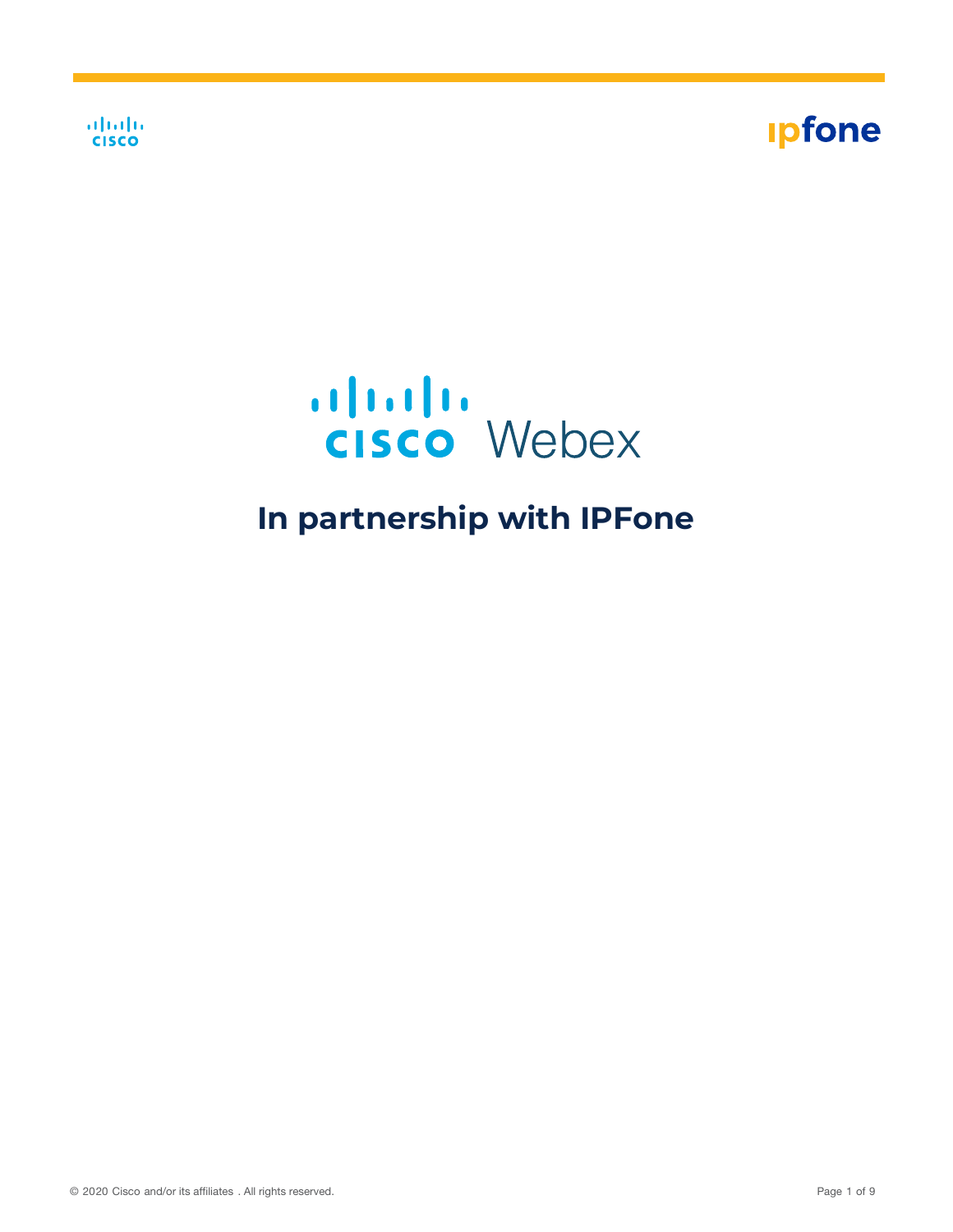# **Contents**

| Key capabilities                   | 3 |  |
|------------------------------------|---|--|
| <b>Requirements of Webex Teams</b> | 8 |  |
| Feature and language support       | 9 |  |
| Cisco environmental sustainability | 9 |  |

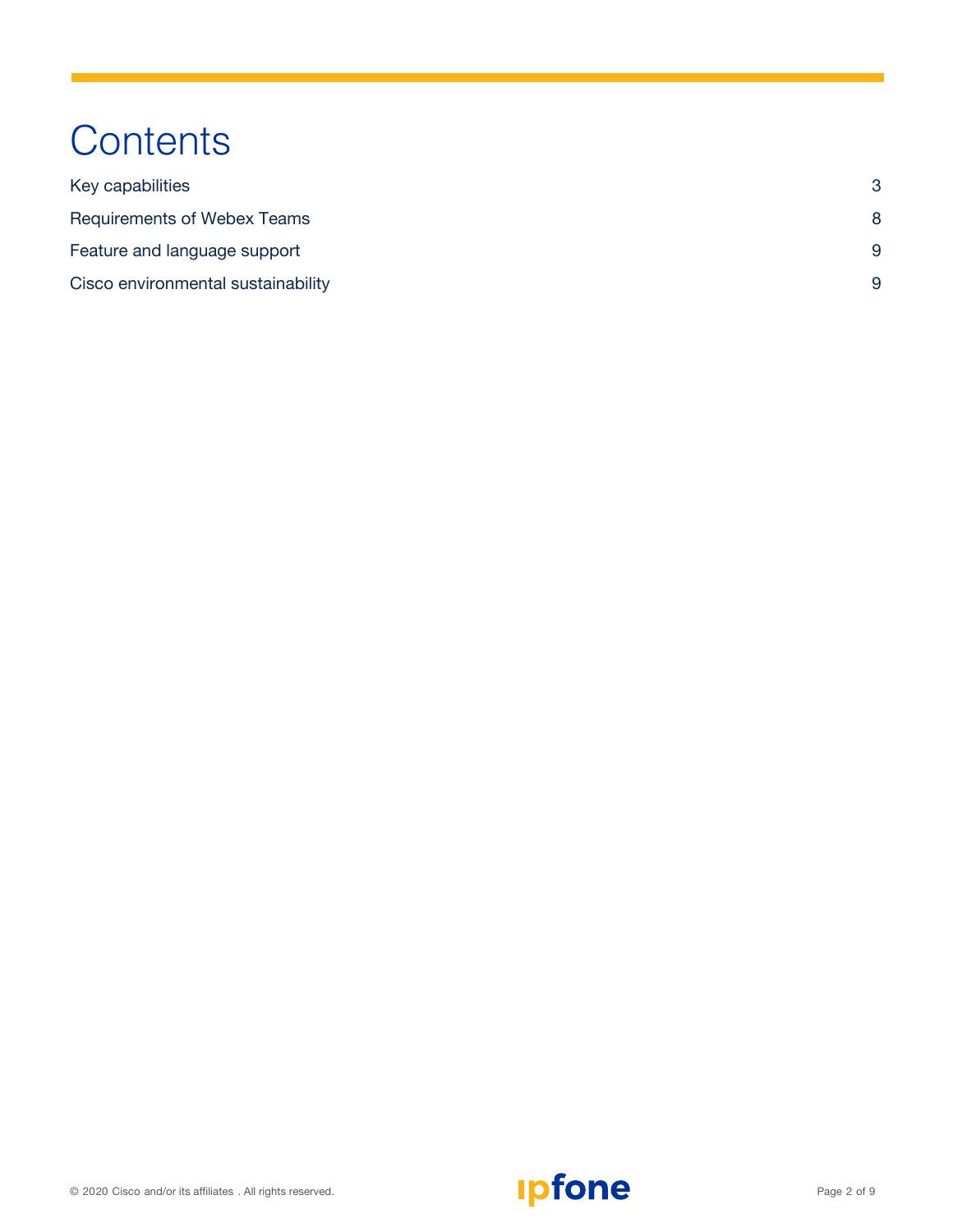Webex® Teams is a communications and collaboration cloud-based service for calling, messaging, and meeting with anyone from any device. It includes HD video, voice, messaging, file sharing, screen sharing, and conferencing in a single easy-to-use application that can connect with the other tools you use to simplify life.

Whether on the go, at a desk, or together in a meeting room, Webex Teams helps people solve business challenges, build better relationships, and speed up projects. It's got all the team collaboration tools you need to keep work moving forward.

**Webex Teams provides all the tools, all the time, everywhere.** Call, message, meet, share. Do all of it, right from within a specific space.

- **Any device** Webex Teams work on PC and Macs, as well as iOS and Android tablets and smartphones so you can be highly productive from anywhere.
- **Always on** With persistent spaces, you never lose your content. Search across people, spaces, messages, and files to find what you need quickly and easily.
- **Always secure** Webex Teams keeps your information safe and secure.

## Key capabilities

Webex Teams enhances three of the most common scenarios for communicating in the workplace—calling, messaging, and meeting—by bringing all the workstreams together in a single app. Use this collaboration app to facilitate reliable collaboration with anyone, both inside and outside your company.



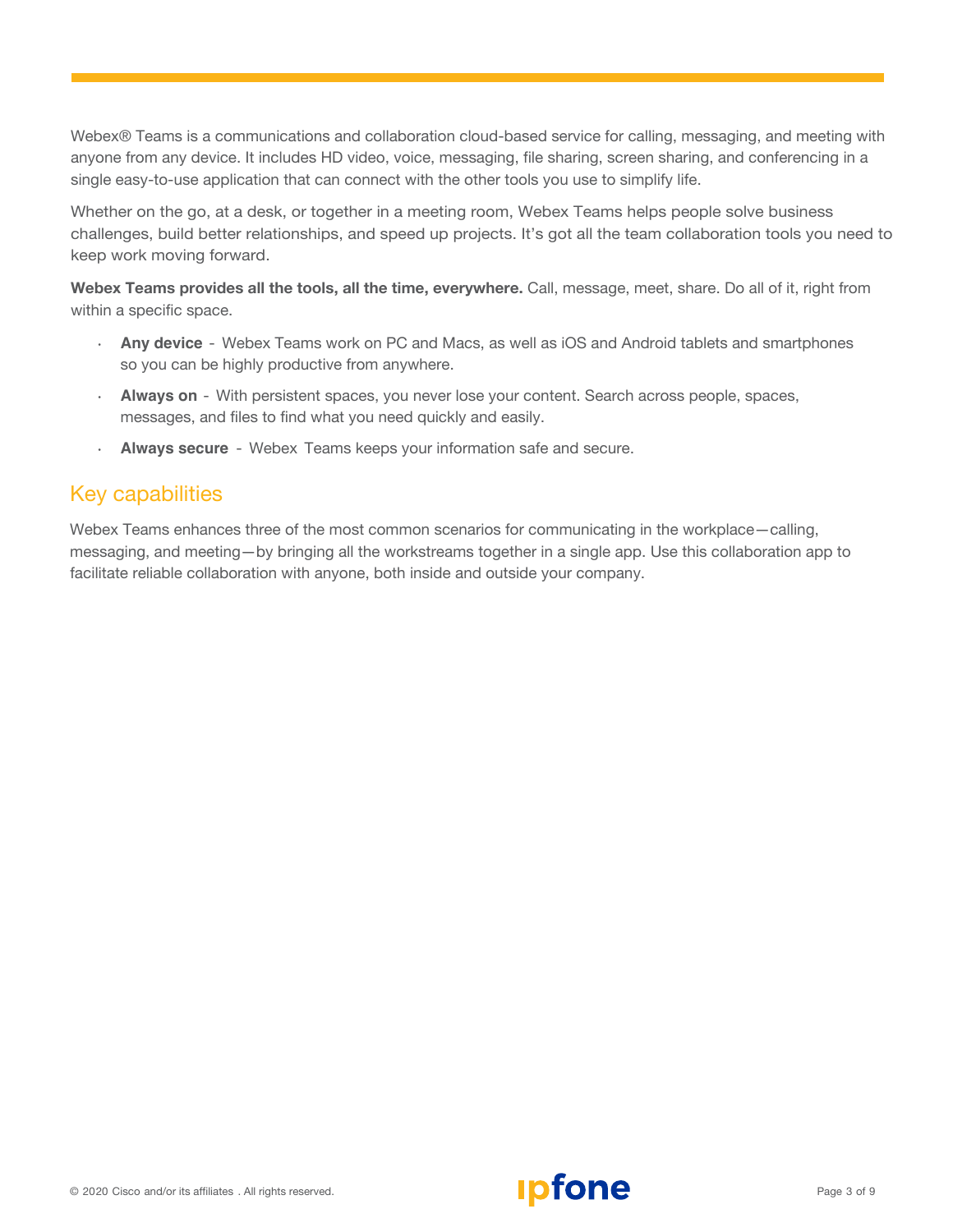#### **Cloud calling**



#### **Figure 1.**

All the calling features you need on either your desktop or mobile with Webex Teams

- **One number** You publish one business phone number and all your business calls will go to the device of your choice: desktop, tablet, or smartphone.
- **Wi- Fi calling** From our mobile app you can place and receive business calls using Voice over IP (VoIP) and the cellular network using your business phone number.
- **VoIP calling** Place and receive business calls using VoIP while roaming to avoid high roaming charges.
- **VoIP handover** Automatically keep your VoIP calls as you move between data networks, such as from Wi- Fi to LTE.
- **Multiple calls** Handle two call s at the same time and even merge them into a three-way conversation.
- **HD video** Use high- definition video and wideband audio codecs when you want to turn your audio call into a video call.
- **Corporate directory** Easily access your corporate directory, enabling you to find colleagues within seconds with a simple search from any device.
- **Call pull** Seamlessly move active calls from a desktop to mobile or the reverse with a single click, without interrupting your ongoing call.

For more information on supported calling features within the Webex Teams visit the [Webex Help](https://help.webex.com/en-us/xga73p/Webex-Teams-Supported-Calling-Options) Center.

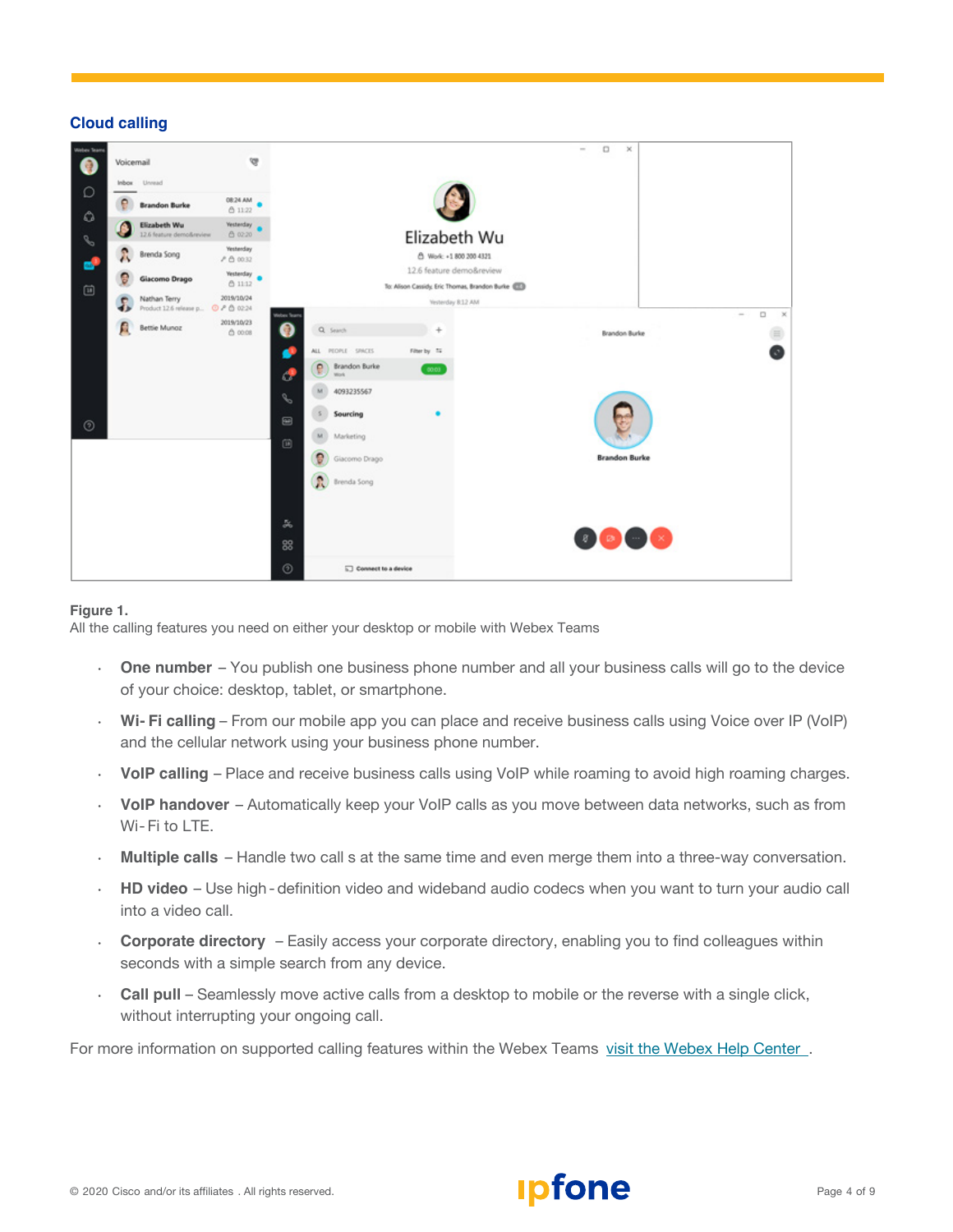#### **Messaging**



#### **Figure 2.**

Easily find and message team members

- **Direct chat and group chats** Slick & easy to use messaging at your fingertips for instantly exchanging messages.
- **Messaging capabilities** Enjoy extra flexibility with your chat messages: deleting, forwarding, flagging for follow - up, quoting, reactions, and threading.
- **History** Everything is saved so you never lose track of your chats; all are safely archived.
- **Notifications** Minimize distractions without missing critical updates by customizing your notifications so you only get alerts about messages that matter to you.
- **Presence status** Stay "in the know" on your colleagues' availability, removing the guesswork from communicating.
- **Offline mode** View your messages and listen to your voicemail when you don't have a data network connection, so you can always stay productive.
- **External Collaboration:** Collaborate with people outside your company by adding external parties directly to spaces and federating with other XMPP applications.

To learn more about the messaging capabilities available with Webex Teams visit the [Webex Teams](https://help.webex.com/ld-n0bl93g-CiscoWebexTeams/Webex-Teams-App#Moderate-Spaces-and-Teams) Help Center .

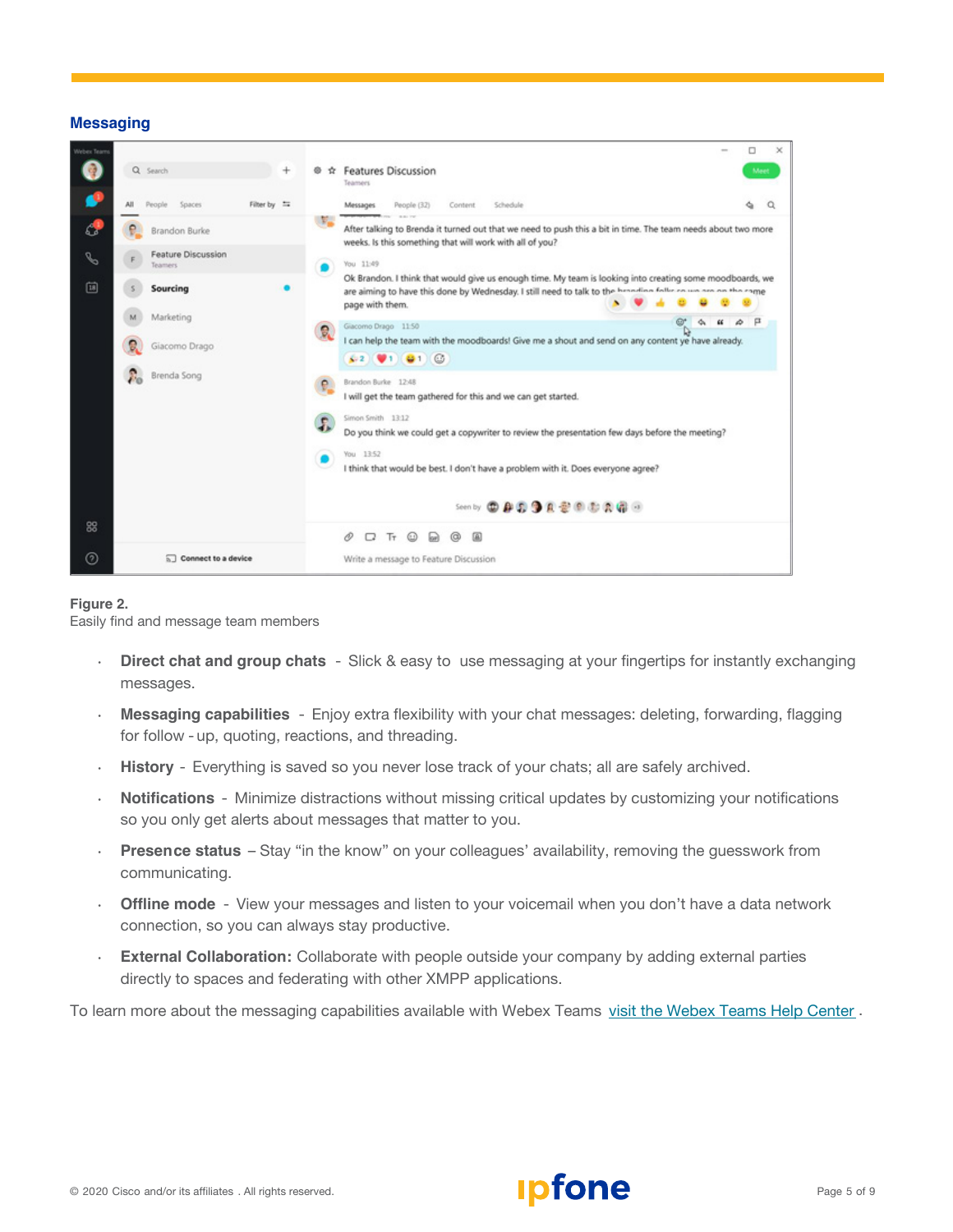#### **Meetings**



- **Space meetings** Schedule a meeting or start an ad hoc meeting with everyone in your space with a single click. And the bonus: everyone's a host so anyone in the space can start the meeting.
- **Personal meeting room \*** Enjoy your own private and secure online meeting room with a dedicated phone number where teams can participate in HD audio, video, messaging, and screen sharing collaboration.
- **Screen sharing** Share your entire screen or just a specific app or a document, without additional downloads or separate web collaboration apps. Sharing can be done from your desktop and everyone can view from a desktop, tablet, or smartp hone. View in full screen or zoom in or out for a better viewing.
- **In- meeting chat** During meetings, desktop and mobile participants can chat with one another to increase meeting effectiveness.
- **Guest collaboration** Invite external people to join you in a multimedia collaboration session.
- **Recordings\*** Record meetings for people who can't attend or for those who want to refer back to what was discussed.
- **Presenter controls \*** Control various aspects of the meeting to manage the administrative side of the meeting.

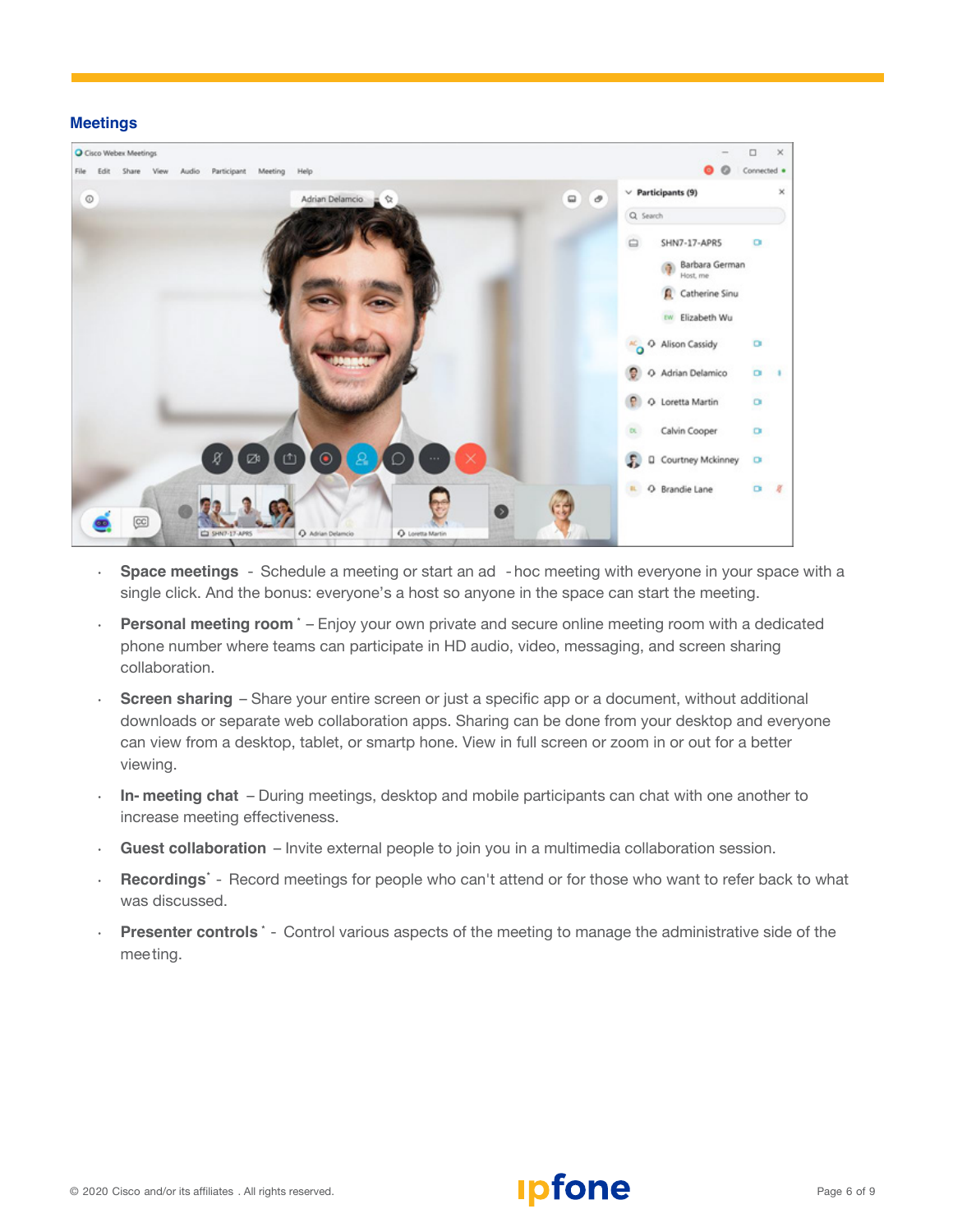- Connect with intelligent Cisco Webex Devices
	- **Share content wirelessly** . When you connect to a Cisco Webex Board, desk, or room device, you can share content wirelessly when you're not in a call or meeting from your Webex Teams app.
	- **Join a Webex Room Device**. In addition, you can search for a particular device, use the device to join a meeting or make a call, and you can optimize audio or video of the shared content.

\* Advanced package requirements apply. Contact us to learn more.

To learn more about the meetings capabilities available with Webex Teams visit the [Webex Teams Help Center](https://help.webex.com/ld-n0bl93g-CiscoWebexTeams/Webex-Teams-App#Moderate-Spaces-and-Teams).

#### **Team Collaboration**



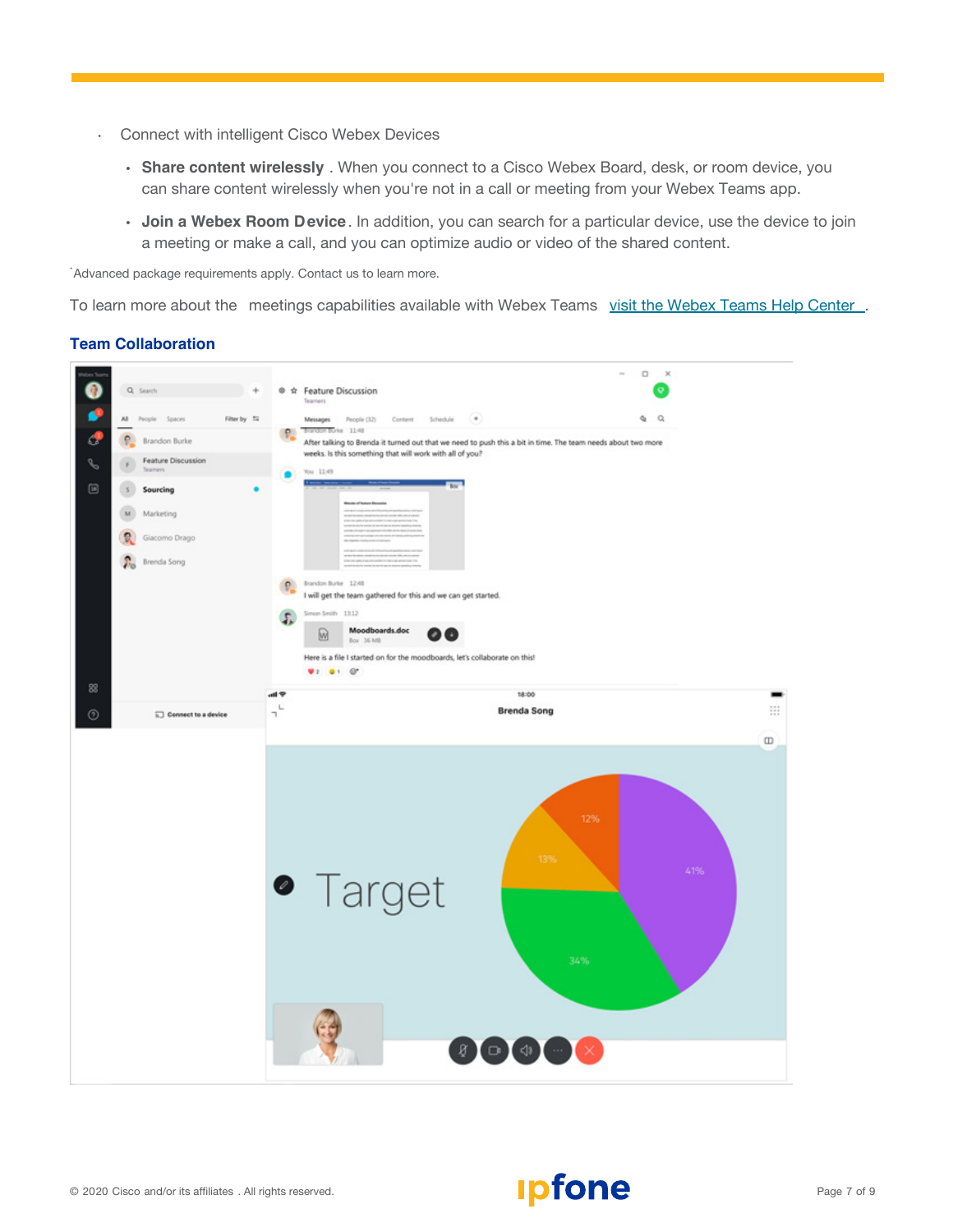- **Spaces** Create a dedicated space to stay organized around the people and subjects that make sense for you and how you work
- **Moderator control** Control who is joining specific spaces. Only you can add people to the space, and you get other privileges like being able to delete people's messages or files.
- **File sharing** Simply drag and drop files with a colleague or in a space for your whole team and the files you receive are neatly organized, searchable, and saved.
- **Whiteboarding** Sometimes a quick sketch explains an idea better than words. In Webex Teams, you can create a whiteboard and draw on it to share your ideas. As you work, your changes are saved automatically.
- **Powerful search** Easily search across spaces, people, messages, and files to find what you need.
- **Application integration** While you're chatting, everything you share with a colleague or a group, such as email messages or files from other business applications, is there at your fingertips. Webex Teams is pre-integrated with Office 365, G -Suite, Salesforce, and other popular applications. For a complete list, check the Webex App Hub.

To learn more about the [modern team collaboration capabilities available](https://help.webex.com/ld-n0bl93g-CiscoWebexTeams/Webex-Teams-App#Moderate-Spaces-and-Teams) with Webex Teams visit the Webex Teams Help Center .

# Requirements of Webex Teams

#### **System requirements for Webex Teams**

Webex Teams is supported on specific versio ns of Windows, Mac, iPhone, iPad, Android, and web.

Review these system requirements to verify that you can use Webex Teams on your computer, mobile device, or web browser.

Keep in mind that we don't support using Webex Teams with pre -release or early rele ase programs, such as the Apple Beta Software, Windows Insider Program, Google Android Beta, or any other similar programs.

The performance of the Webex Teams app may also be influenced by other factors. For example, network connectivity or other applicati ons on your devices may affect performance.

• Windows PCs recommended minimum system requirements

These requirements are continuously reviewed and may be revised.

• Windows 7 Service Pack 1 and later; make sure your drivers are up to date.

For further informat ion on the latest drivers for some graphic products, see:

- How to find the latest compatible for an AMD [graphics product](https://www.nvidia.com/Download/index.aspx)
- [NVIDIA driver](https://www.nvidia.com/Download/index.aspx) down loads
- Intel [downloads for graphics drivers](https://downloadcenter.intel.com/product/80939/Graphics-Drivers)
- Intel Dual- Core CPU 2.XX GHz or AMD processor (2 GB of RAM minimum recommended)